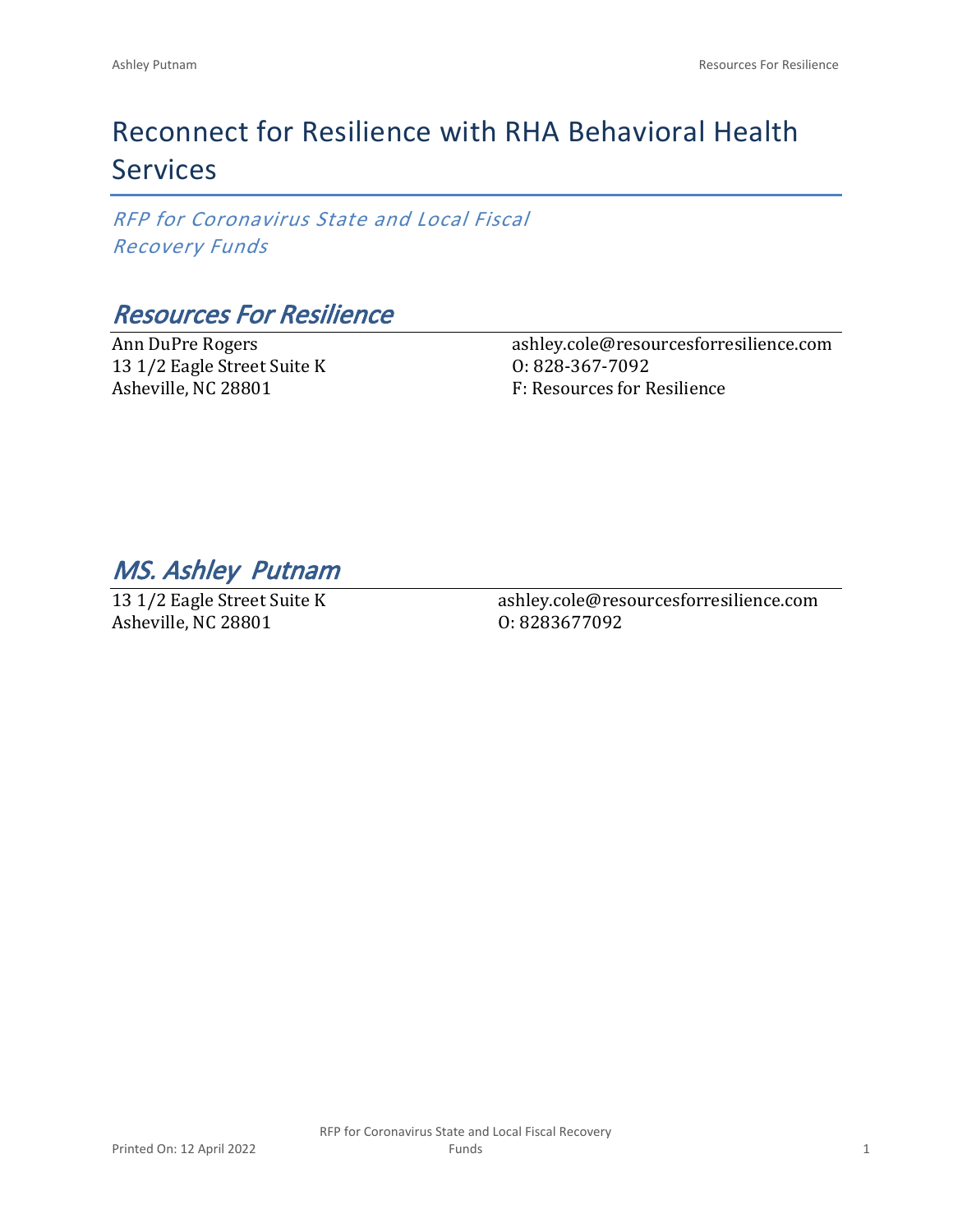# Application Form

## *Question Group*

Buncombe County requests proposals for projects to help the community recover from and respond to COVID-19 and its negative economic impacts.

Buncombe County has been awarded \$50,733,290 in Coronavirus State and Local Fiscal Recovery Funds (Recovery Funding), as part of the American Rescue Plan Act. To date, Buncombe County has awarded projects totaling \$23,093,499, leaving a balance of \$27,639,791 available to award.

Visit [http://www.buncombecounty.org/recoveryfundinghttp://www.buncombecounty.org/recoveryfundingwww.b](http://www.buncombecounty.org/recoveryfunding) [uncombecounty.org/recoveryfundinghttp://www.buncombecounty.org/recoveryfundinghttp://www.buncombeco](http://www.buncombecounty.org/recoveryfunding) [unty.org/recoveryfundinghttp://www.buncombecounty.org/recoveryfundinghttp://www.buncombecounty.org/re](http://www.buncombecounty.org/recoveryfunding) [coveryfunding](http://www.buncombecounty.org/recoveryfunding) for details.

This infusion of federal resources is intended to help turn the tide on the pandemic, address its economic fallout, and lay the foundation for a strong and equitable recovery.

Buncombe County is committed to investing these funds in projects that:

- Align to county strategic plan and community priorities
- Support equitable outcomes for most impacted populations
- Leverage and align with other governmental funding sources
- Make best use of this one-time infusion of resources
- Have a lasting impact

Proposals shall be submitted in accordance with the terms and conditions of this RFP and any addenda issued hereto.

Click [here](https://www.buncombecounty.org/common/purchasing/Buncombe%20Recovery%20Funding%20RFP%202022.pdf) for the full terms and conditions of the RFP

#### **Organization Type\***

Nonprofit

#### **Nonprofit documentation**

If nonprofit, attach IRS Determination Letter or other proof of nonprofit status.

RFR\_IRS501c3 - Compressed.pdf

### **Name of Project.\***

Reconnect for Resilience with RHA Behavioral Health Services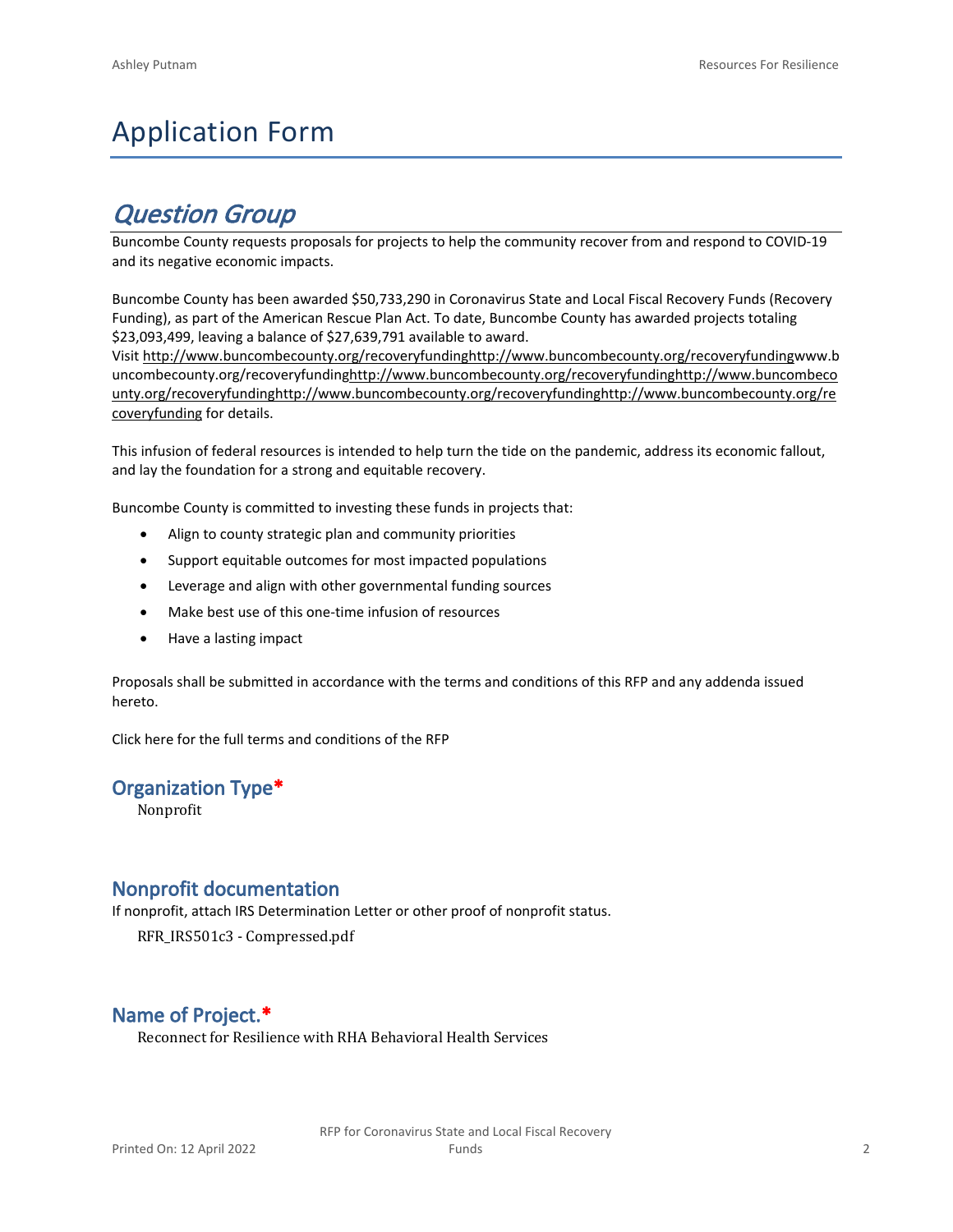#### **New/Updated Proposal\***

Is this a new project proposal or an updated version of a proposal submitted during the earlier (July 2021) Recovery Funding RFP?

Updated version of previously submitted proposal

#### **Amount of Funds Requested\***

\$128,600.00

#### **Category\***

Please select one:

- Affordable Housing
- Aging/Older Adults
- Business Support/Economic Development
- Environmental/Climate
- Homelessness
- K-12 Education
- Infrastructure and/or Broadband
- Mental Health/Substance Use
- NC Pre-K Expansion
- Workforce

Mental Health/Substance Use

#### **Brief Project Description\***

Provide a short summary of your proposed project.

Resources for Resilience™ (RFR) is committed to providing resiliency training to the staff and clients of RHA Behavioral Health Services (RHA), to prevent compassion fatigue and burnout among staff and to increase resiliency and wellbeing among staff, clients and families. As a NC 501(c)3 nonprofit formed in response to the public health crisis of ACEs, we seek to address the ongoing stress that many people face, by offering trauma-informed and resiliency-focused programs to community members, as well as to those working in social service, behavioral health, and education system settings. We understand the negative effects of both acute and chronic stress on our ability to thrive, and we offer community-wide programs that raise awareness and promote resilience. The strategies that we offer are meant for anyone to use as we work to prevent future adversity and help people stay healthy and connected in the aftermath of singular stressful events or when confronted with ongoing adversity.

#### **Project Plan\***

Explain how the project will be structured and implemented, including timeframe.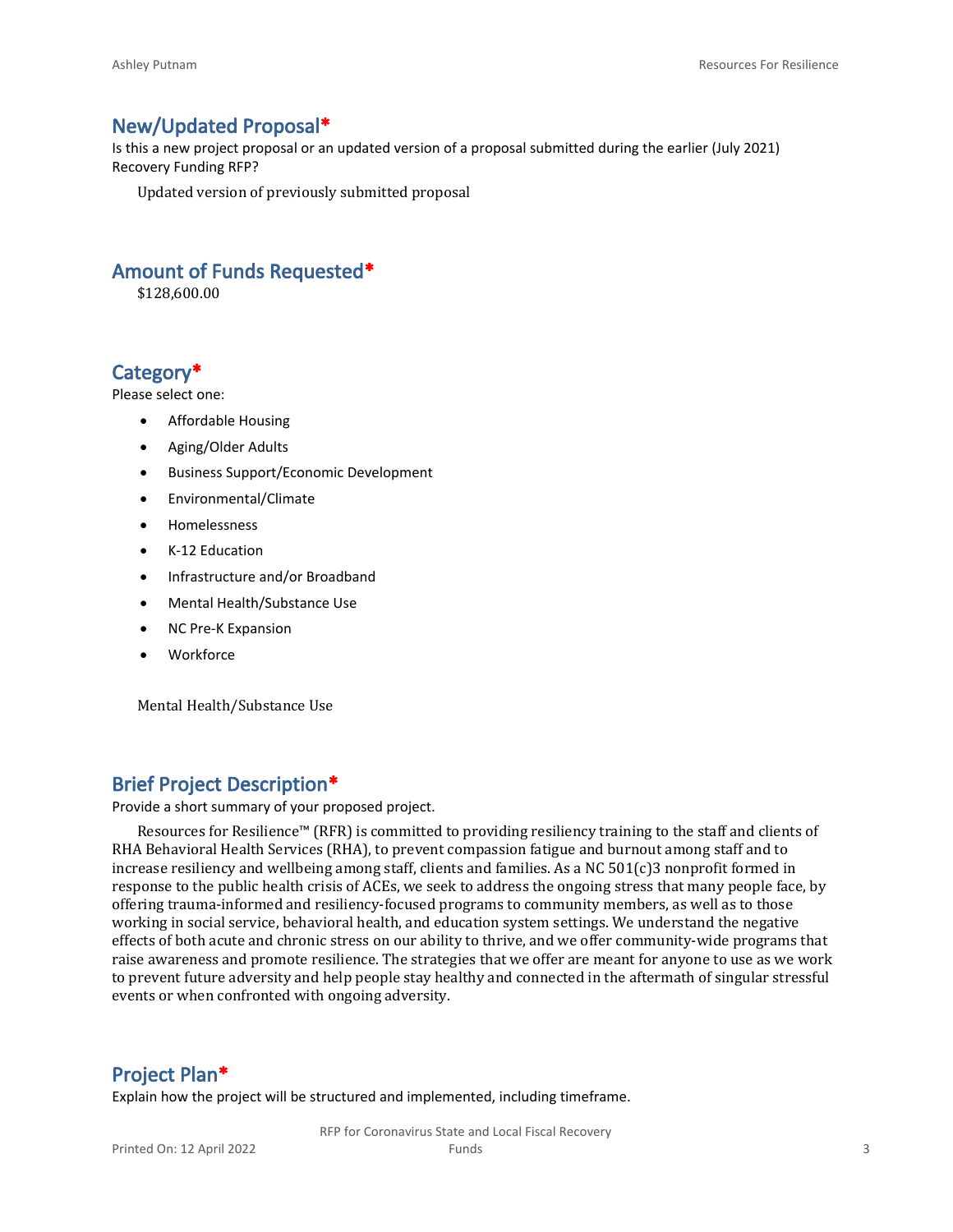RFR will partner with RHA to provide training for their staff, as well as RHA clients and their families. Our goal is to increase resiliency and reduce burnout among staff, and to increase resiliency and wellbeing among clients, through our Reconnect for Resilience ™ (Reconnect) Trainings, enhanced by our Implementation package.

We will provide a total of 16 Reconnect trainings. Reconnect is a trauma-informed, resiliency-focused curriculum that offers practical strategies to promote a culture of resilience. It includes education about the nature of trauma and its biological effect on the brain and the nervous system, as well as nervous system stabilization resiliency tools that participants can apply to self-regulate, restore self-compassion, and reconnect to others. Through demonstrations and group practice within the training, participants learn how to use these tools for themselves and how to apply them in work, home and community settings.

To ensure sustainability, we will provide two cohorts of our Implementation package for staff who complete a Reconnect training and wish to receive ongoing support. Each cohort consists of up to 20 participants who will receive one 6-hour Resiliency Champions training, three 4-hour virtual coaching sessions, and six 1-hour technical assistance calls. Implementation coaching will prepare participants to be leaders in implementing the resiliency tools within RHA and its partner agencies. This implementation support will allow for the anchoring of change in a more trauma informed and resiliency focused work culture among staff, as well as between staff and the people they serve.

We believe that by providing Reconnect trainings for both staff and the people they serve, a common language of wellness and resilience becomes rooted, creating space for meaningful connection, less compassion fatigue, and a healthier, more resilient workforce. RFR is deeply committed to the mental health and wellness of our community, and through our Reconnect for Resilience™ curriculum, we are focused on building resilience in an environment where individuals feel safe and connected, while having strategies to better respond to stress.

Year 1 Activities: Relationship building with key staff and administrators within RHA Complete 4 Reconnect for Resilience™ trainings

Year 2 Activities:

Ongoing relationship building with key staff and administrators within RHA Complete 4 Reconnect for Resilience™ trainings Begin 1 cohort of our implementation package

Year 3 Activities:

Ongoing Relationship building with key staff and administrators within RHA Complete 4 Reconnect for Resilience™ trainings Complete first cohort of our implementation package

Year 4 Activities:

Ongoing relationship building with key staff and administrators within RHA Complete 4 Reconnect for Resilience™ trainings Begin second cohort of our implementation package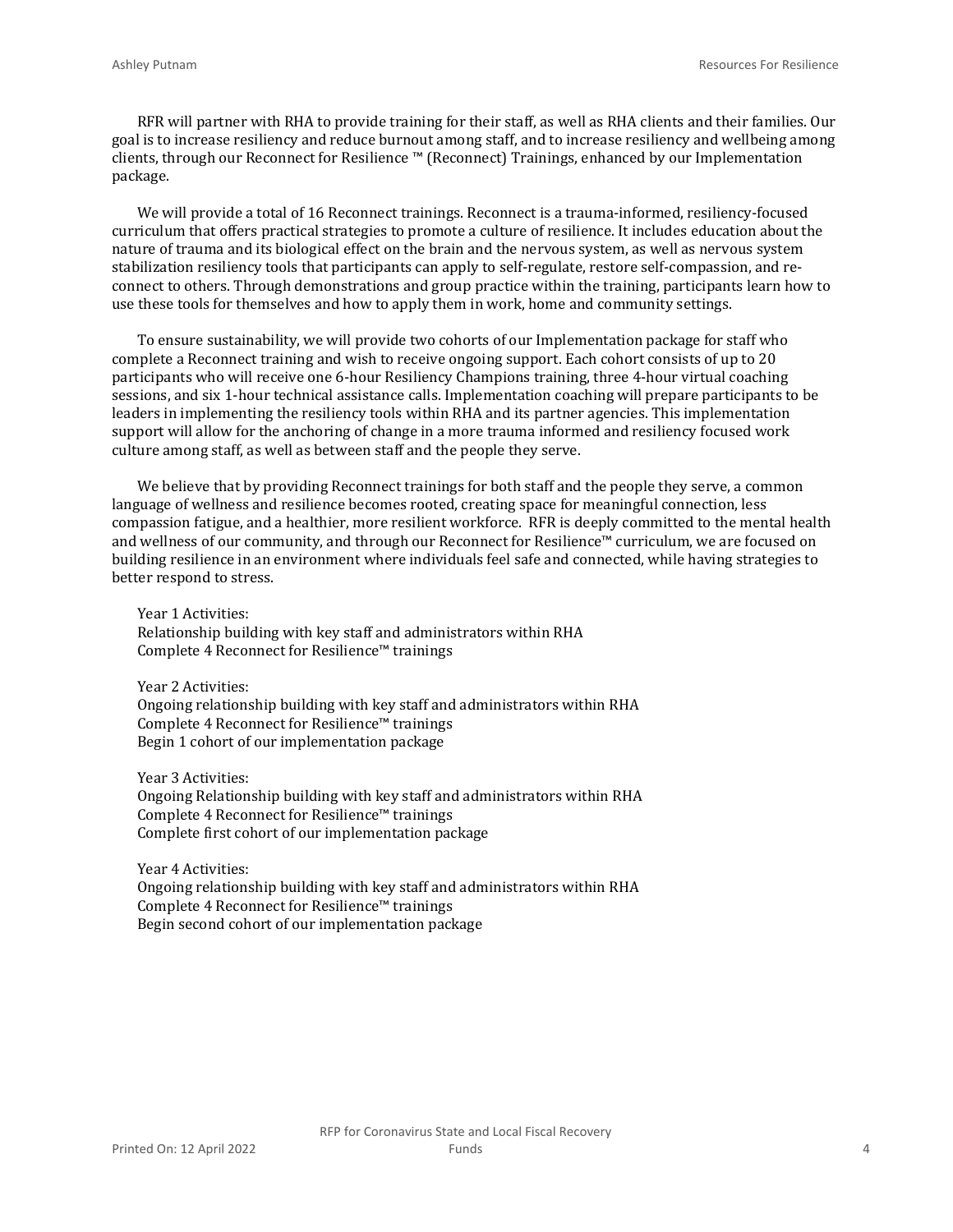#### **Statement of Need\***

Describe the need that this project will address. Include data to demonstrate the need, and cite the source of the data.

In its 2018 Community Health Assessment, Buncombe County identified those with high adverse childhood experiences (ACE) scores as a priority population. This includes the 39.9 percent of Buncombe County adults who reported emotional abuse in childhood and 23.5 percent who reported household mental illness. According to the 1994 ACE Study, these residents are at higher risk for developing chronic disease and other physical, emotional, and social consequences in adulthood. We also know that, for many of the county's most vulnerable residents, the effects of these early experiences are compounded by the adverse community environments in which they live. Known together as the "Pair of ACEs," these factors can lead to significant health disparities as we have seen throughout the dual pandemics of COVID-19 and racialized trauma.

A study published in 2018 in The Journal of Clinical Psychology found that over half of the psychotherapists surveyed experienced moderate to high levels of burnout. Additionally, these same findings were confirmed in a 2020 study published in The American Journal of Psychiatry. They found that psychiatrists experienced burnout and depression at significant rates and needed support to help alleviate this ongoing issue.

Our goal, which we believe aligns with the county's 2020-2025 strategic plan, is to provide tools to prevent compassion fatigue and burnout among the RHA workforce and to provide resiliency-focused trainings for individuals and families served by RHA. Our trainings will also provide insight into the impacts of traumas of oppression and adverse community environments and how these issues contribute to greater health disparities. Through our trauma-informed and resiliency-focused lens, staff will be able to better support both their clients and their own wellbeing; while clients and their families will have more resiliency tools to co-regulate and self-regulate in the face of ongoing adversity.

#### **Link to COVID-19\***

Identify a health or economic harm resulting from or exacerbated by the public health emergency, describe the nature and extent of that harm, and explain how the use of this funding would address such harm.

The stress of isolation, juggling childcare, job loss, ongoing changes in daily schedules, economic hardship, securing quality affordable housing, academic and work performance demands, anxiety about contracting the virus, and grief over the loss of loved ones are just a few ways that COVID-19 has affected our community's mental wellbeing – all against a backdrop of high rates of ACEs, mental health concerns, and substance use struggles.

Buncombe County residents identified improved access to behavioral healthcare as a priority in the 2018 Community Health Assessment, well before the onset of the pandemic. We know from data presented by the CDC in August 2020 that symptoms of anxiety and depression increased nationwide from April to June 2020 compared to the same period in 2019 before the pandemic. RHA serves community members who are most at-risk or have been disproportionately affected by the pandemics.

This public health emergency is responsible for the emotional toll and physical exhaustion that our Buncombe County workforce is experiencing and is compounding the effects of ACEs and the healthdamaging blow of loneliness. Additionally, public health authorities have acknowledged that healthcare workers, including secondary mental health workers, experienced increased stress due to the pandemic and need ongoing supportive services to alleviate this issue.

RFR's work is focused specifically on public health promotion through training and community education in response to public health crises – first ACEs and, more recently, the dual pandemics of COVID-19 and racialized trauma. By helping communities recognize symptoms, expand coping skills, and foster environments and interactions that build resilience, RFR's programming not only improves a community's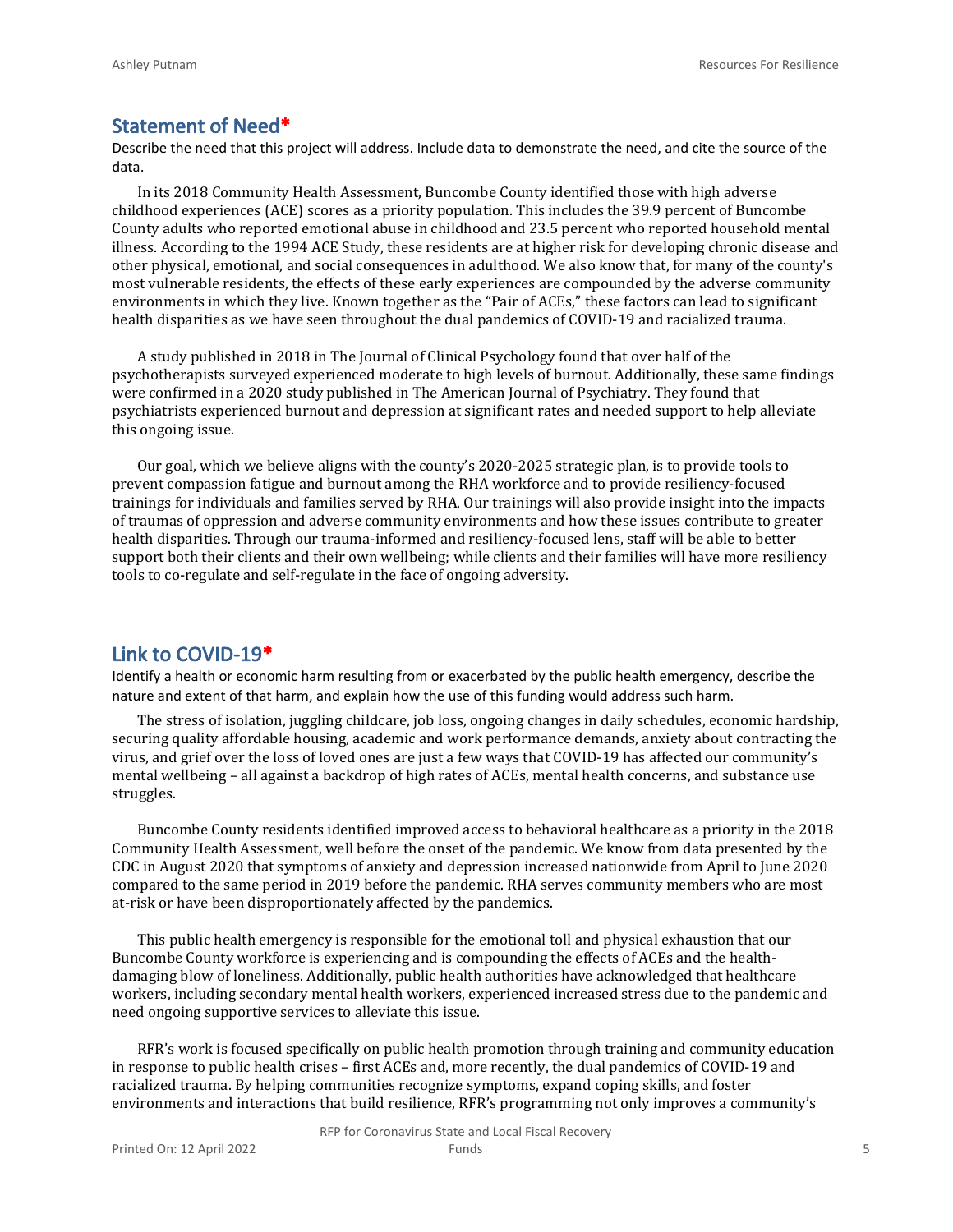understanding of the impact of significant stress and trauma, but also directly helps individuals and systems develop healthier responses to stress and trauma.

#### **Population Served\***

Define the population to be served by this project, including volume and demographic characteristics of those served.

RFR is partnering directly with RHA for the resilience of their staff and the Buncombe County residents they serve. RHA serves residents who have been disproportionately affected by the dual pandemics of COVID-19 and racialized trauma. These residents include their own staff and frontline workers, as well as People of Color, those who are living in poverty or have been displaced from their homes, those struggling with behavioral health concerns, and individuals with high ACE scores who utilize their services and supports. We estimate that as many as 640 RHA staff, clients and family members could be directly impacted by our proposed initiative, with an even greater indirect impact.

All clients and their families served through RHA, will have the opportunity each year funded through the grant to attend a Reconnect for Resilience ™ training. These offerings will be separate from those offered to staff and supported in the uniqueness of the target audience by having a specialty training team. RFR has Resiliency Educators who have tailored experience as Peer Support Specialist, Qualified Professionals, and other tailored backgrounds that will be critical in supporting the overall success of the delivery of the content and resiliency tools.

#### **Results\***

Describe the proposed impact of the project. List at least 3 performance measures that will be tracked and reported. If possible, include baselines and goals for each performance measure.

As staff, clients and families develop a common language about trauma and resilience, we expect that they will respond to their own stressors more effectively. We also expect that they will be better equipped to provide others with safety, support, and access to services, as they respond to the long-term effects of the dual pandemics of COVID-19 and racialized trauma. Our aim is for the common language, shared understanding, and concrete tools gained through this initiative to not only support the resilience of our Buncombe County workforce but also clients and families receiving services. As part of the program evaluation process, training participants will complete an online survey to assess their training knowledge. RFR will look specifically at the following categories of learning as they relate to our Reconnect curriculum:

1. By December 2026, up to 640 RHA staff and clients will have participated in Reconnect trainings. (Measured via attendance logs)

2. By December 2026, 50% of staff participating will report decreased feelings associated with burnout. (Measured via post-evaluations)

3. By December 2026, 80% of participants will report that their helping skills improved as a result of attending a Reconnect training. (Measured via post-evaluations)

4. By August of 2026, up to 40 RHA staff will have completed our implementation package. (Measured via attendance logs)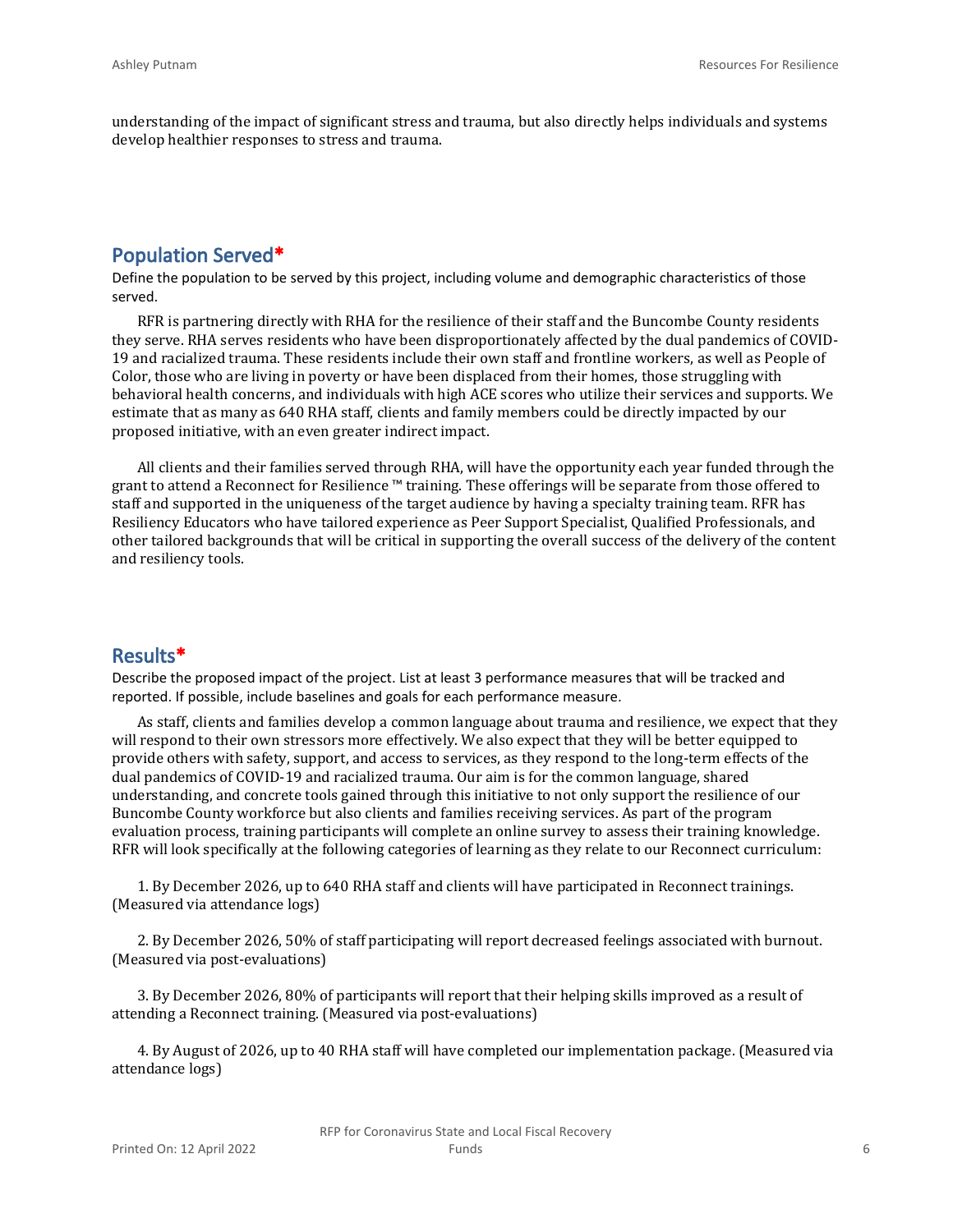5. By August 2026, up to 75% of RHA staff receiving implementation coaching will report feeling confident in teaching these tools to fellow co-workers. (Measured via post-evaluations)

6. By December 2026, 80% of all staff, clients, and families will report a gained understanding of the importance of positive experiences, co-regulation, and connection in building their own and others' resilience, including how the resiliency tools support remaining in their resilient zone. (Measured via post-evaluations)

#### **Evaluation\***

Describe the data collection, analysis, and quality assurance measures you will use to assure ongoing, effective tracking of contract requirements and outcomes.

The primary goal of this project is to strengthen the resiliency of staff of RHA and its partner organizations. We believe that when there is a common language about trauma and resiliency, staff will respond to their own internal stressors more effectively and be better equipped to continue providing people in crisis with safety, support, and access to services. RFR is engaged in an ongoing, academically rigorous evaluation of our programs' effectiveness. Preliminary results have indicated that participation in our Reconnect training results in not only increases in knowledge around trauma and resilience, but also immediate reductions in burnout and increases in resiliency skills among participants. Additionally, data has indicated that these impacts are sustained over six-months post training. Therefore, we are confident that this project will have an immediate and lasting impact on the resilience of staff within RHA so that they can continue providing high quality crisis intervention services to our most vulnerable residents.

Our evaluations include online surveys to assess changes in knowledge, feelings of burnout, and resilience skills, as well as participants' willingness to utilize the tools in their personal and professional lives. We utilize a pre/post and six-month post evaluation tool to gauge not only immediate impact, but ongoing changes.

#### **Equity Impact\***

How will this effort help build toward a just, equitable, and sustainable COVID-19 recovery? How are the root causes and/or disproportionate impacts of inequities addressed?

At RFR, we believe everyone has the right to experience better days. We believe that an investment in equity is an investment in a future that is far brighter and more just than our past. Therefore, we are committed to advancing equity and dismantling White Supremacy Culture through both our internal and external processes.

Research tells us that higher Adverse Childhood Experiences (ACE) scores can lead to higher rates of everything from cancer and heart disease to addiction and early death. We also know that individuals living in Adverse Community Environments, including those impacted by systemic racism and poverty, are at an even greater risk for ACEs and poor health outcomes. These health disparities – such as higher rates of COVID-19 and other diseases – occur disproportionately in low-wealth communities and in Communities of Color and are being addressed through our Reconnect training.

In 2021, we revised our curriculum to include a more comprehensive section on traumas of oppression, allowing us to facilitate difficult conversations while using the resiliency tools to stay in a place of connection. We explicitly name how unjust systems perpetuate conditions that cause trauma, as witnessed with Adverse Community Environments and Historical Trauma.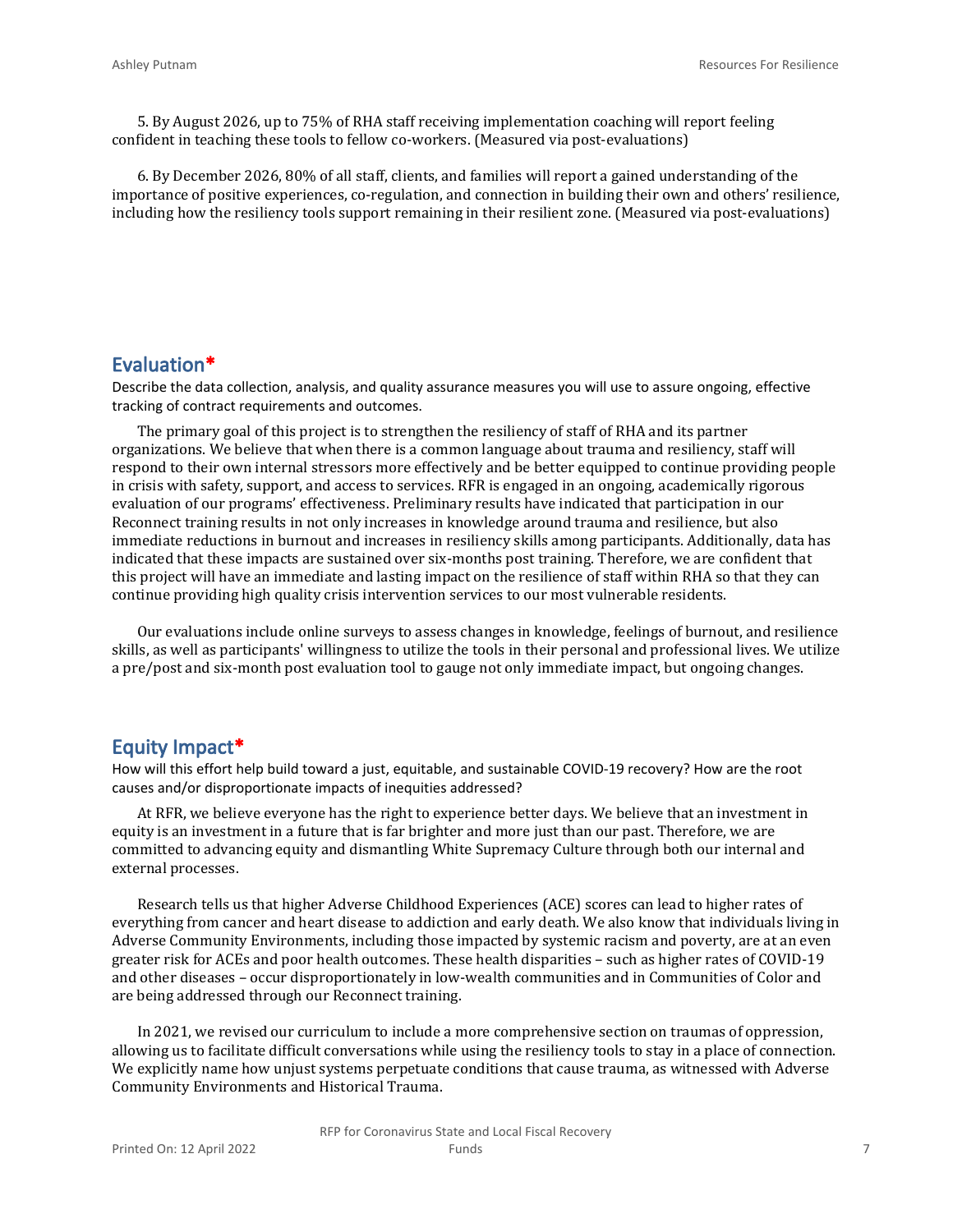This project will advance equity by ensuring RHA staff are aware of the disparities associated with the pair of ACEs and the unique cultural and somatic contexts in which racialized traumas and other traumas of oppression are experienced. We also believe in the principals of collective liberation and feel that by supporting RHA staff in deepening their understanding of trauma and resiliency, they will be better able to support those in crisis with deeper understanding, compassion, and connection, creating ripples of impact throughout Buncombe County.

#### **Project Partners\***

Identify any subcontractors you intend to use for the proposed scope of work. For each subcontractor listed, indicate:

1.) What products and/or services are to be supplied by that subcontractor and;

2.) What percentage of the overall scope of work that subcontractor will perform.

Also, list non-funded key partners critical to project.

All events will be provided by RFR staff and our contracted Resiliency Educators (RE's). Many of our RE's reside in Buncombe County and/or work in Buncombe County behavioral health agencies, healthcare organizations, schools, early childcare centers, and community nonprofits. All certified RE's participate in our rigorous apprenticeship program and receive ongoing technical assistance and professional development support from RFR throughout their certification period. This helps ensure that they are aware of the latest research and best practices related to our curriculum and can deliver our training with a trauma-informed, resiliency-focused, and culturally sensitive approach.

RHA partners will include but will not be limited to:

Mary Benson House, Mobile Crisis Management, Peer Living Room staff, Comprehensive Care Center, Re-Entry Program, Family Treatment Court, Buncombe County Sobriety Court, Individual and Outpatient Support Services.

#### **Capacity\***

Describe the background, experience, and capabilities of your organization or department as it relates to capacity for delivering the proposed project and managing federal funds.

RFR has a demonstrated ability to execute successful large-scale training projects. During the 2018-2019 and 2019-2020 school years, RFR partnered with over 25 NC public school districts to provide training for staff, families through the NC Department of Public Instruction. In 2019-2020, these trainings were scheduled originally as in-person events to be delivered across the state; the onset of the COVID-19 pandemic in March 2020 necessitated a transition to virtual programming. In collaboration with our partnering school districts, RFR completed this conversion quickly and met the projected goals of this initiative, including the delivery of 48 Reconnect trainings to 1,948 participants, among other offerings.

Similarly in 2020, the NC Department of Health and Human Services (NC DHHS) provided funding to RFR to aid in disaster relief efforts in response to the COVID-19 pandemic and other natural disasters across the state. Through our partnership with NC DHHS, we delivered 14 Reconnect trainings to a total of 489 NC residents.

 In Fall 2020, RFR also partnered with the NC Partnership for Children (NCPC) to deliver, along with other offerings, 46 Reconnect trainings and Coaching Sessions. At least 850 parents, caregivers, and early childhood educators from 60 North Carolina counties were directly impacted by this project.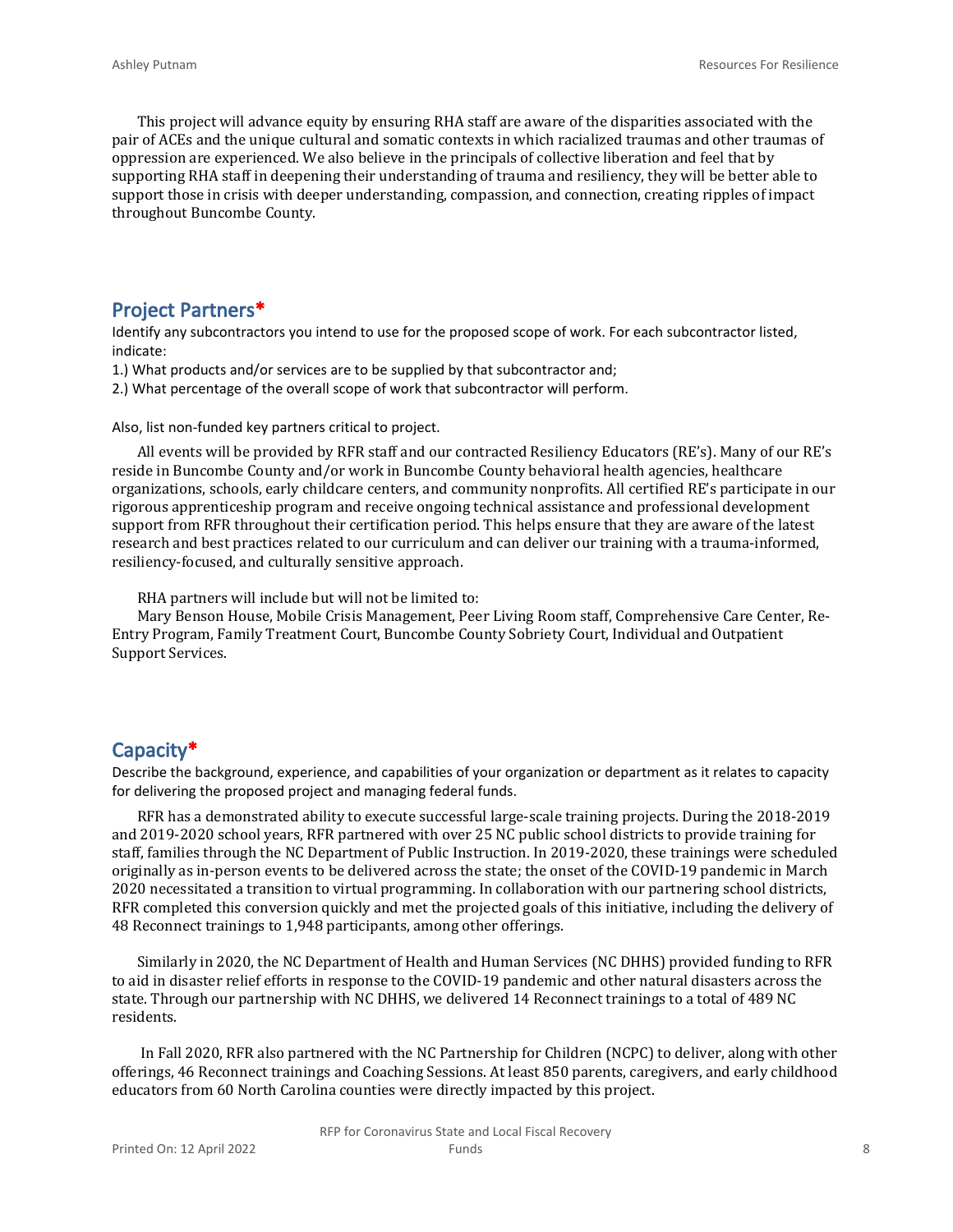#### **Budget\***

Provide a detailed project budget including all proposed project revenues and expenditures, including explanations and methodology. For all revenue sources, list the funder and denote whether funds are confirmed or pending. For project expenses, denote all capital vs. operating costs, and reflect which specific expenses are proposed to be funded with one-time Buncombe County Recovery Funds.

Download a copy of the budget form [HERE](https://buncombecounty.org/common/community-investment/grants/early-childhood-education/Recovery-Funds-budget-template.xlsx). Complete the form, and upload it using the button below.

RecoveryFundsBudget\_ResourcesForResilience\_20220411.xlsx

#### **Special Considerations\***

Provide any other information that might assist the County in its selection.

RFR LOS and Impact Statements.pdf

In 2014, a group of WNC women became trainers in the California-based Community Resiliency Model® (CRM). We were excited to have a simple way to share information about trauma and resilience that normalized the biological processes involved and instilled hope and agency in participants. Neuroscientists had demonstrated how trauma gets stuck in the body, and the ACE study underscored the significant health consequences of childhood trauma – now, though, we could teach both professionals and lay community members about how trauma affects us, how we can reset our nervous systems, and how we can bring resilience and healing to ourselves and others.

As we trained others in this model, we identified two important components that were missing from CRM – namely, how trauma and stress affect our relationships and ability to connect, and how racialized trauma and traumas of oppression are as harmful to wellbeing as the original 10 ACEs.

In late 2017, informed by our collaboration with members of the BIPOC community (our original training team was comprised of white individuals) and our ongoing commitment to social and racial justice, we created a new curriculum, Reconnect for Resilience™, to include these critical constructs and formed the nonprofit, Resources for Resilience™ (RFR).

Over the past four years, RFR has offered our programs to communities across North Carolina and has grown to include a racially representative staff, Board of Directors, and team of Resiliency Educators. In addition, we have trainers and staff who have survived the traumas of poverty, homelessness, incarceration, and discrimination, and who are now sharing their lived experience of resiliency with others. These nontraditional leaders are breaking the cycle of adversity and becoming the healers for the next generation. We believe that this work highlights the many ways in which an investment in equity is an investment in a future that is far brighter and more just than our past.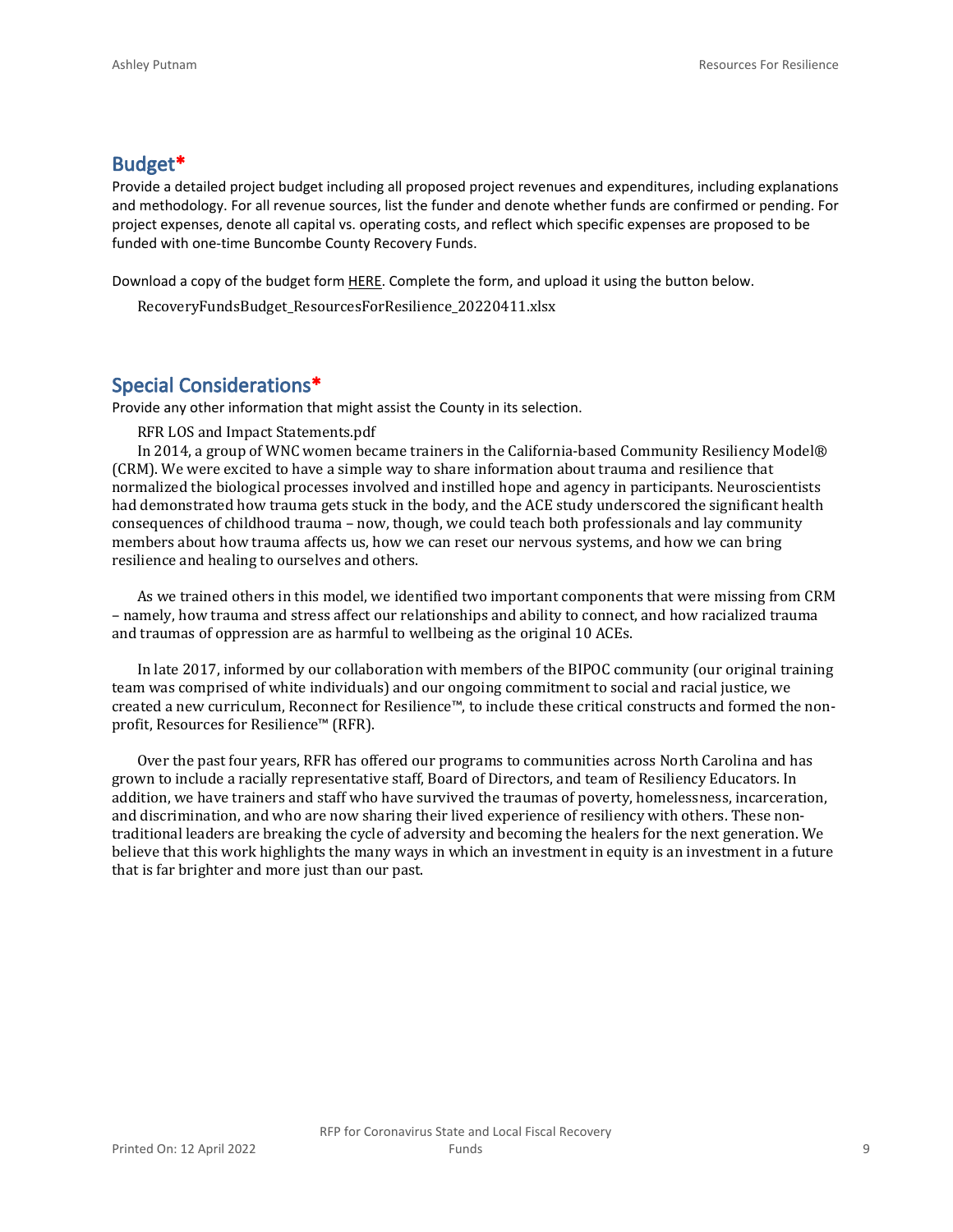# File Attachment Summary

### *Applicant File Uploads*

- RFR\_IRS501c3 Compressed.pdf
- RecoveryFundsBudget\_ResourcesForResilience\_20220411.xlsx
- RFR LOS and Impact Statements.pdf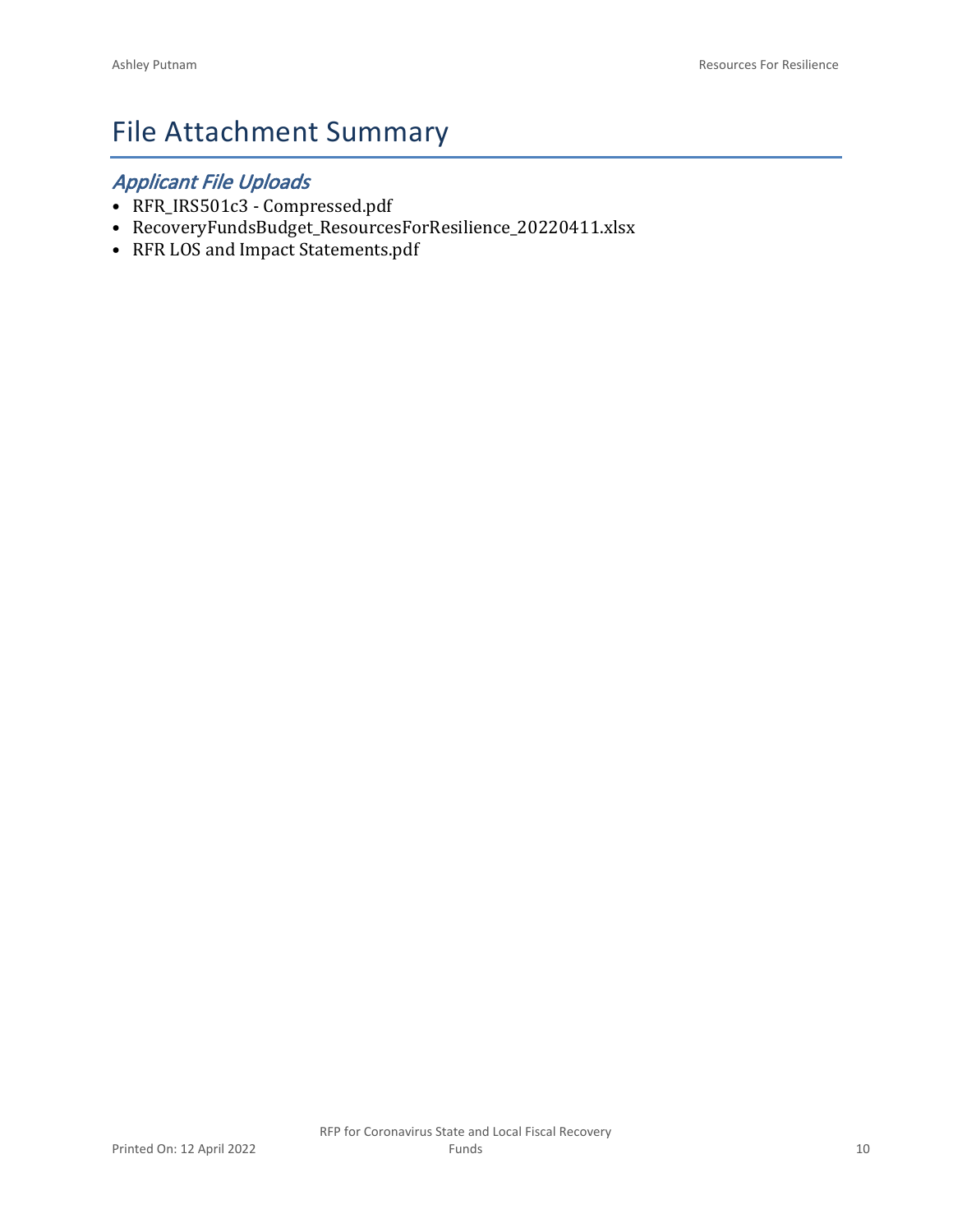**IRS** Department of the Treasury Internal Revenue Service P.O. Box 2508 Cincinnati OH 45201

In reply refer to: 024816484 Mar. 26, 2018 LTR 4168C 0 82-0751905 000000 00 0001681 BODC: TE

RESOURCES FOR RESILIENCE % STEPHANIE CITRON 53 ARLINGTON ST ASHEVILLE NC 28801

#### 14531

Employer ID Number: 82-0751905 Form 990 required: Yes

Dear Taxpayer:

This is in response to your request dated Mar. 15, 2018, regarding your tax-exempt status.

We issued you a determination letter in March 2017, recognizing you as tax-exempt under Internal Revenue Code CIRC) Section 50l(c) (3) •

Our records also indicate you're not a private foundation as defined under IRC Section 509Ca) because you're described in IRC Section 509(a)(2).

Donors can deduct contributions they make to you as provided in IRC Section 170. You're also qualified to receive tax deductible bequests, legacies, devises, transfers, or gifts under IRC Sections 2055, 2106, and 2522.

In the heading of this letter, we indicated whether you must file an annual information return. If a return is required, you must file Form 990, 990-EZ, 990-N, or 990-PF by the 15th day of the fifth month after the end of your annual accounting period. IRC Section 6033(j) provides that, if you don't file a required annual information return or notice for three consecutive years, your exempt status will be automatically revoked on the filing due date of the third required return or notice.

For tax forms, instructions, and publications, visit [www.irs.gov o](http://www.irs.gov/)r call 1-800-TAX-FORM Cl-800-829-3676).

If you have questions, call  $1-877-829-5500$  between  $8$  a.m. and 5 p.m., local time, Monday through Friday (Alaska and Hawaii follow Pacific Time).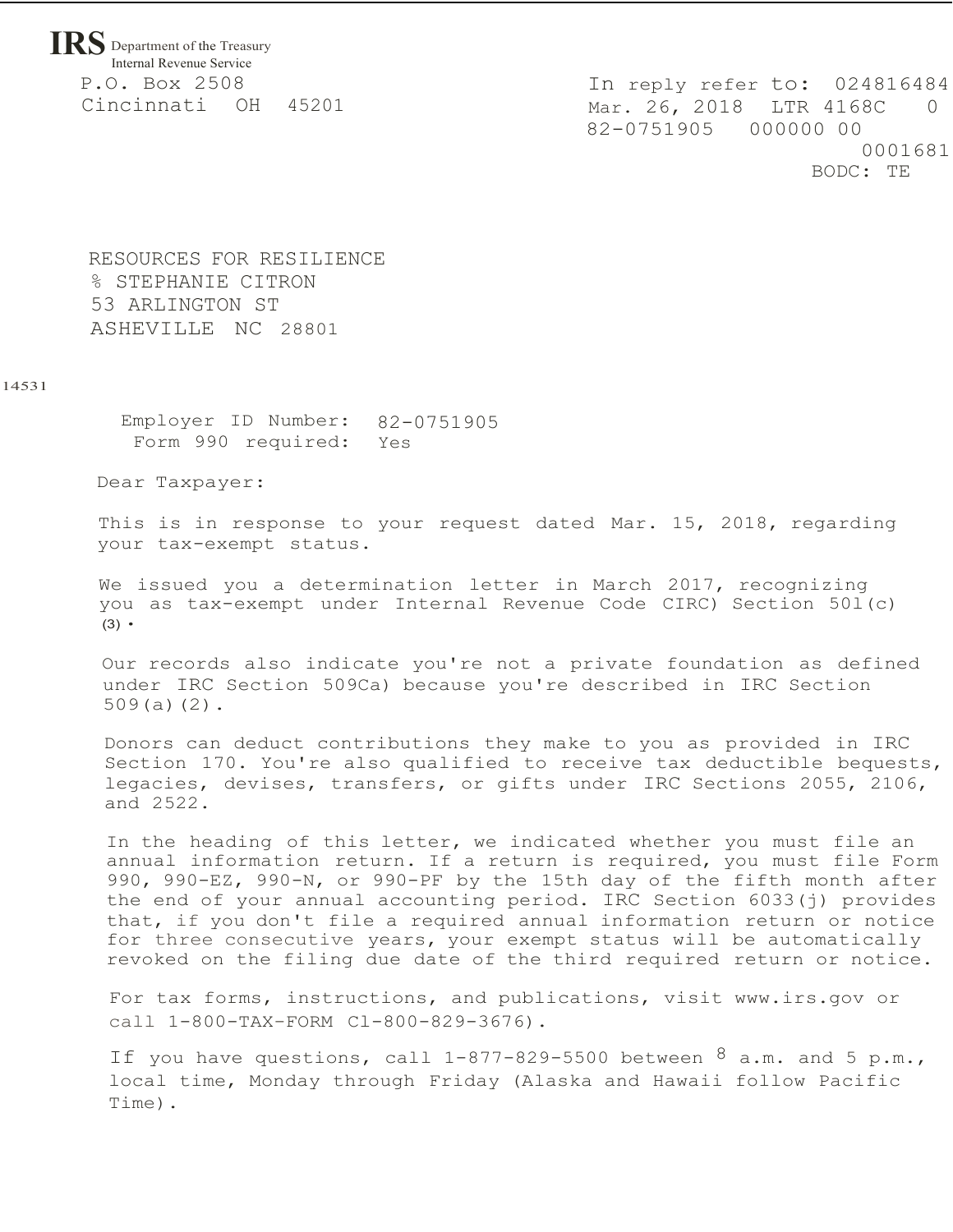#### **Coronavirus State and Local Fiscal Recovery Funds Proposed Project Budget**

| Organization Name:        | sources for Resilience<br>⊪rkeso i                  |
|---------------------------|-----------------------------------------------------|
| Project Name.             | connect for Resilience in Buncombe County.<br>ו השנ |
| . .<br>'Amount Requesteo. |                                                     |

| <b>Proposed Project Revenue Funder</b>             | Amount                | <b>Confirmed or Pending?</b> | <b>Notes</b> |
|----------------------------------------------------|-----------------------|------------------------------|--------------|
| <b>Proposed Buncombe COVID Recovery Funds</b>      | 128.600.00            | ` ' Pendina                  |              |
| In-kind Contribution from Resources for Resilience | 12.000.00   Confirmed |                              |              |
| Total   \$                                         | 140,600.00            |                              |              |

|                                                                | Proposed              |                              |                | <b>Capital or Operating</b> |                                           |
|----------------------------------------------------------------|-----------------------|------------------------------|----------------|-----------------------------|-------------------------------------------|
| <b>Proposed Project Expenses</b>                               | <b>Recovery Funds</b> | <b>Other Funds</b>           | <b>Total</b>   | Expense?                    | <b>Notes</b>                              |
| Reconnect for Resilience Trainings                             |                       |                              |                |                             |                                           |
| <b>Trainer Fees</b>                                            | 59,200.00             | \$-                          | 59,200.00      | Operating                   |                                           |
| Materials                                                      | 6,400.00              | - \$                         | 6,400.00       | Operating                   | Participant training and resource packets |
| Direct Administrative Fees                                     | 36,640.00             | - \$                         | 36,640.00      | Operating                   |                                           |
| Overhead (10%)                                                 | $11,360.00$ \$-       |                              | 11,360.00      | Operating                   |                                           |
| Reconnect for Resilience Trainings Subtotal \$                 | 113,600.00 \$-        |                              | 113,600.00     |                             |                                           |
| Reconnect for Resilience Implementation Coaching               |                       |                              |                |                             |                                           |
| <b>Trainer Fees</b>                                            | $4,600.00$ \ \$       |                              | 4,600.00       | Operating                   |                                           |
| Materials                                                      | $1,400.00$ \\$        | ۰.                           | 1,400.00       | Operating                   | Participant training and resource packets |
| Direct Administrative Fees                                     | $7,500.00$ \\$        | -                            | \$<br>7,500.00 | Operating                   |                                           |
| Overhead (10%)                                                 | $1,500.00$ \\$<br>\$  | ۰.                           | 1,500.00<br>\$ | Operating                   |                                           |
| Implementation Coaching Subtotal \$                            | 15,000.00 \$          |                              | 15,000.00      |                             |                                           |
| Resources for Resilience Resilient Connections Practice Groups |                       |                              |                |                             |                                           |
| Trainer Fees                                                   |                       | 4,800.00 $\frac{1}{3}$<br>\$ | 4,800.00       | Operating                   |                                           |
| Direct Administrative Fees                                     |                       | $6,000.00$   \$              | 6,000.00       | Operating                   |                                           |
| Overhead (10%)                                                 |                       | 1,200.00   \$<br>\$          | 1,200.00       | Operating                   |                                           |
| Resilienct Connections Subtotal \$                             |                       | 12,000.00 \$                 | 12,000.00      |                             |                                           |
|                                                                |                       | Total $\frac{1}{3}$          | 140,600.00     |                             |                                           |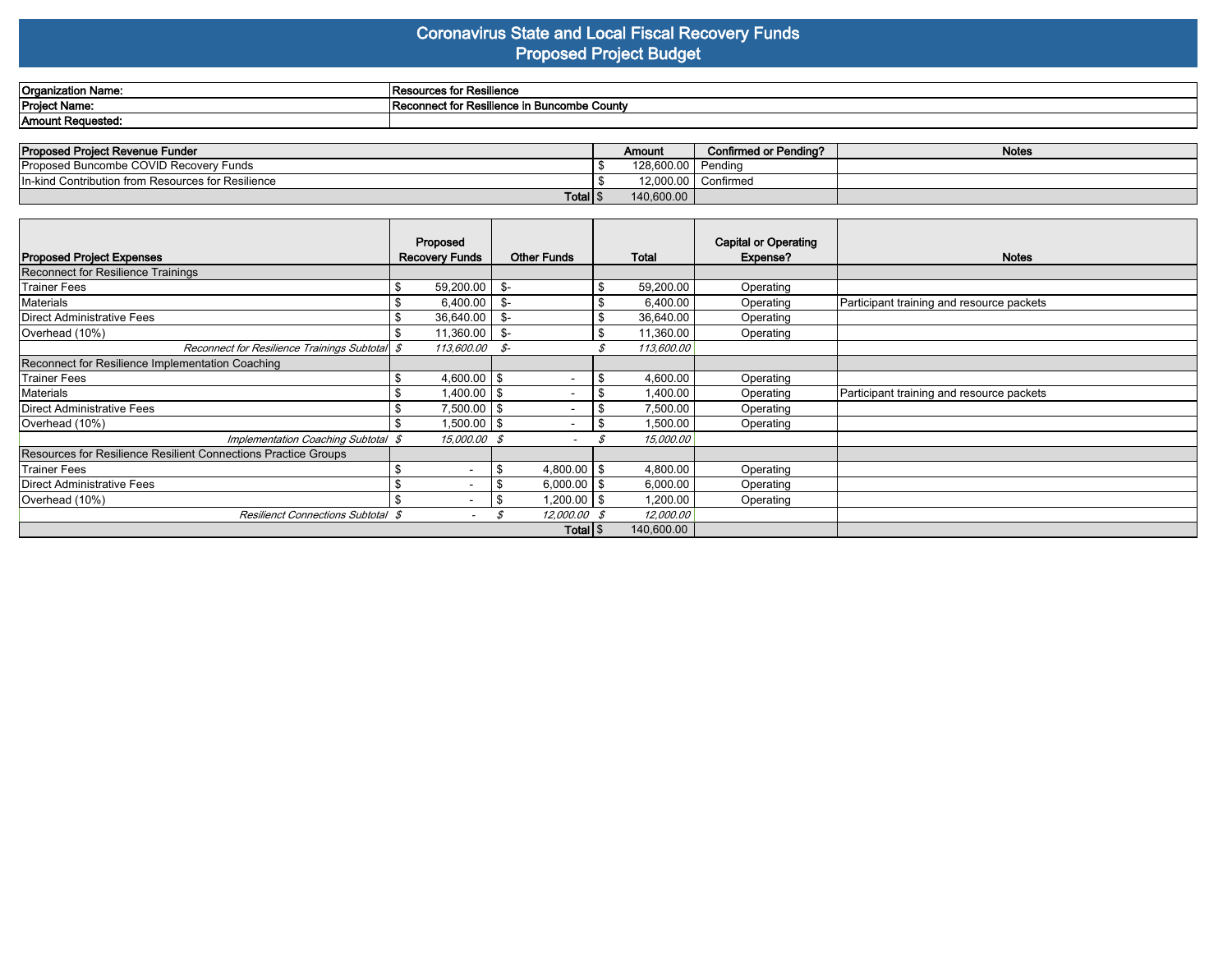April 8, 2022



Dear Buncombe County Covid Relief Grant Selection Committee:

RHA Health Services is pleased to partner with Resources for Resilience™ (RFR) in their application for the Covid Relief Grant. This partnership will support Services for Disproportionately Impacted Communities by addressing workforce resiliency within RHA, as well as the social, emotional, and mental health needs ofRHA clients and family members, as we navigate the multiple and layered challenges exacerbated by the Covid-19 pandemic.

RFR's work is specifically focused on public health promotion through training and community education in response to the public health crisis of ACEs (Adverse Childhood Experiences) and more recently the dual pandemics ofCovid-19 and racialized trauma. RFR's trauma-informed and resiliency-focused programs offer practical tools to build up and support everyone's resilience. The stress ofeconomic hardship, homelessness, childcare, ongoing changes in children's and adults' structures and schedules, academic performance, stress and anxiety about contracting the virus, and griefover the loss of loved ones, are just a few ways that Covid-19 has impacted our community against a backdrop of already disproportionately high rates of mental health and substance use struggles.

By supporting the RHA community to recognize symptoms, expand coping skills, and foster enviromnents and interactions that build resilience, RFR's programming not only improves understanding of the impact of significant stress and trauma, but also directly helps individuals and systems develop healthier responses to stress and trauma. The Reconnect for Resilience™ curriculum simultaneously supports clients and staff and provides organizations with concrete, neuroscience-based tools and concepts, to help navigate stress and change in a healthy and connected way.

We are eager to work with RFR in implementing a training program designed to have a direct, positive impact on the lives of our staff, clients, residents, and family members. Beginning year one of the grant cycle and continuing for the remaining three years, RHA will commit to offering Reconnect for Resilience™ training to our staff on a quarterly rotation. This will be 4 Reconnects per year for all RHA staff as we continue to focus on workplace resilience. And for the duration of the grant cycle, through December 2026, we will cmmnit to sending participants to the implementation package cohorts in order to support the sustainability efforts and wellness of our staff while supporting those we serve.

RHA believes this initiative will not only support and serve our staff, clients and community during the grant cycle, but will also serve to embed these powerful, transformative resiliency tools in our community for years to come.

Sincerely,

Krist Comb

Krista Engels, LCSW A RHA Regional Operations Director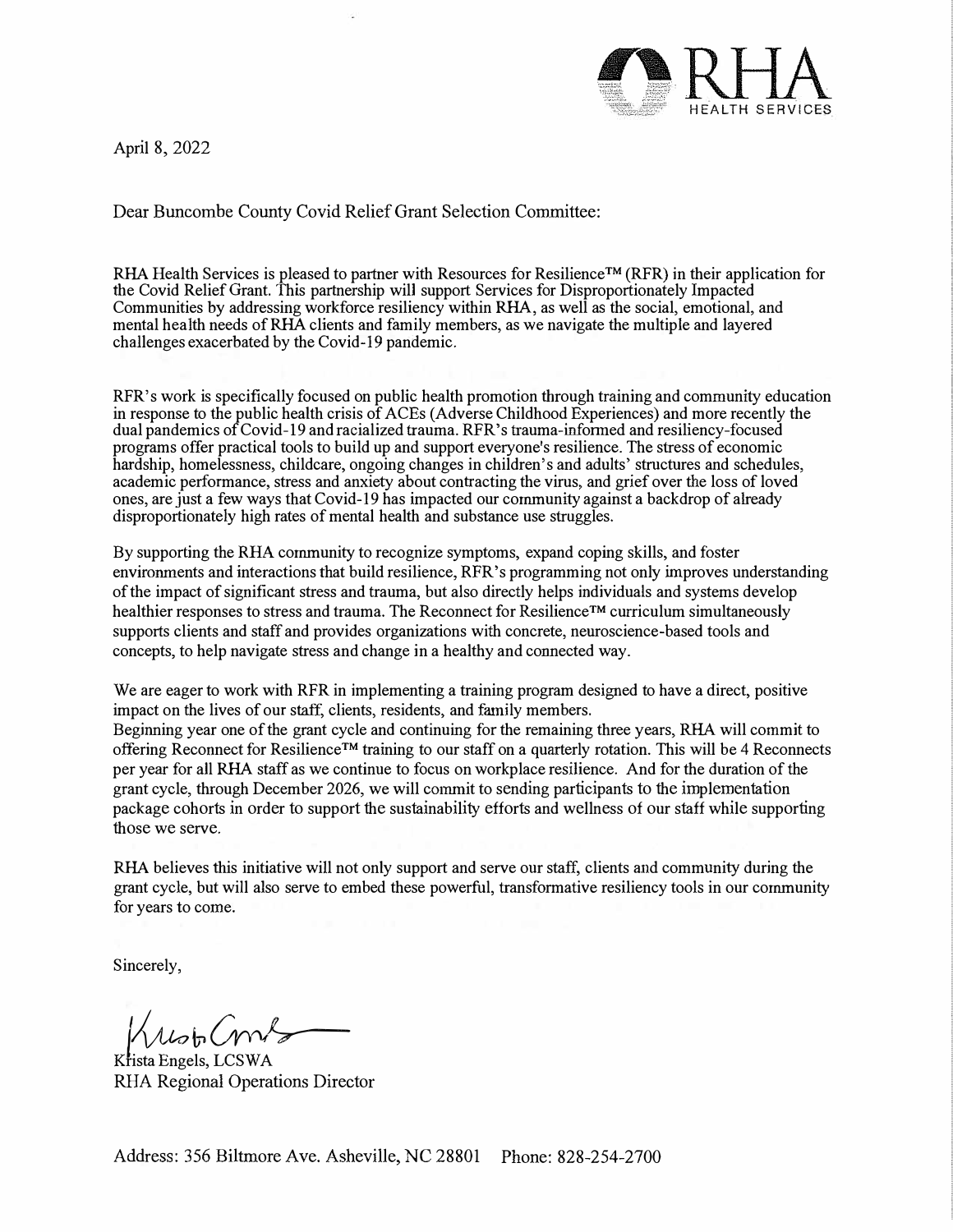

## **Resources for Resilience™ IMPACT STATEMENTS**

Working from home through most of 2020 with two kids under foot was challenging to say the least. But, because of the information I learned from RFR about how the brain and body work when we experience stress and trauma, I was able to keep myself and my family connected and resilient through it all. We took regular breaks throughout the day to use the resilience tools, either together or independently. The tools were easy enough to teach to my 13-year-old, as well as my 3-yearold. Unfortunately, I closed out the year by being diagnosed with COVID-19. I am certain that if I had not known

about and been able to use the resilience tools, my experience would have been much more detrimental to my mental wellness. I believe the Reconnect training is as critical as CPR and First Aid training – I know that it was my CPR and First Aid throughout my battle with Covid!

*Covid Survivor and Parent, Buncombe County*

In my earliest memories of interacting with the world outside of my residential community, I remember feeling different and out of place. I did not know why I was being treated with anger and ugliness everywhere. The places I thought would be safe were not, and I lived in continual fear of everything and everybody. This is how I grew up; all through school, being guarded in



every interaction, in every so-called friendship and every work environment. I learned how to survive through trial and error. It was only in my late 50s – with the introduction to CRM and then, again, through my participation in a Reconnect training – that I was able to makes sense of why my mind, body, and spirit never felt connected, even to me.  

The best experiential experience I have ever had was that introduction to my body through the Reconnect training. As a Resiliency Educator, I am now learning myself and understanding the world in which I live. Each day is another opportunity for me to become the Woman of Color that I am made to be and share that with those around me with confidence. Resources for Resilience™, Reconnect, and the resiliency tools held space for me at age 60+ to do and be what I was striving for all those years ago. This is not perfect, but it is darn close if one has the desire to do the work that it takes to really look in the mirror with the intent of "being your best self."  

Every person of color deserves, and should have the right, to learn who they are and see through their own eyes the individual they were created to be. Reconnect provides the opportunity to open the door on self-learning. Benefit to the BIPOC individual – life changing; benefit to BIPOC community – life changing; benefit to our world – changing lives one individual at a time. 

*Mary Lloyd, Black/African American Woman and RFR Family Engagement Specialist, Caldwell County* 

The Reconnect training is important for BIPOC because it helps us understand the impact of the trauma and toxic stress that we hold in our bodies and nervous systems on a daily basis, especially when it comes to racialized trauma and oppression. The training also gives language to what we are experiencing and tools that help us manage our stress responses as we navigate through a white supremacist system that wasn't designed for BIPOC to succeed on any level. Consequently, the impact of COVID-19 and civil unrest in the last year and a half has wreaked havoc on the BIPOC nervous system. With no end to structural racism in sight, the Reconnect curriculum teaches us how to turn off the stress response to aid in the prevention of ACE-related illnesses. Moreover, with inequities from housing to health care, the twin pandemics have exasperated the symptoms of mental and physical health of the BIPOC population.

*MC Ellis, Black/African American Woman and RFR Implementation Specialist, Buncombe County*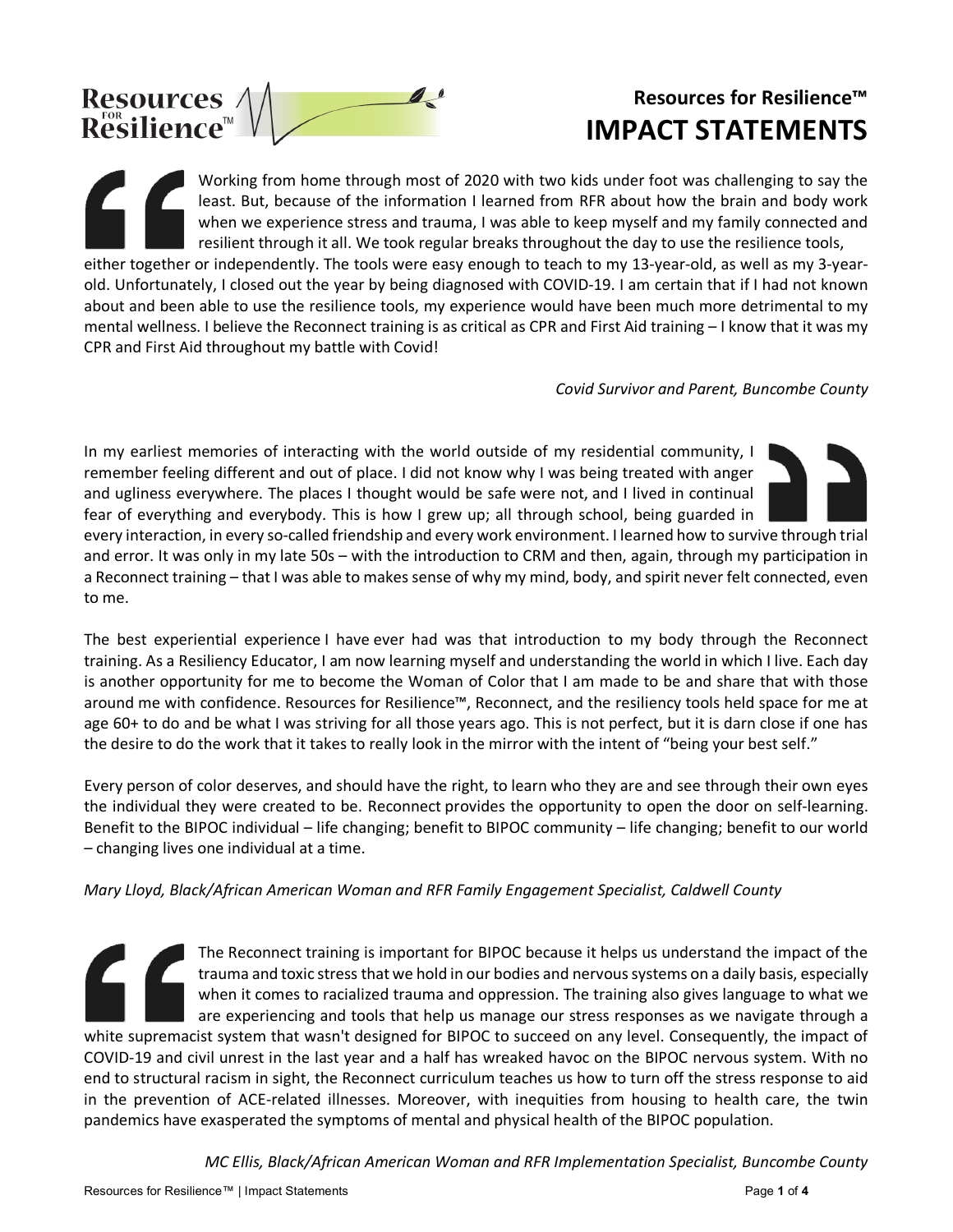Meridian Behavioral Health Services offers RFRs Reconnect for Resilience™ (Reconnect) training to every staff member, regardless of their role in our agency. The Reconnect training serves as the foundation for being a trauma-informed organization and provides staff with knowledge and tools they can utilize with service recipients, co-workers, and themselves. Monthly refreshers are



offered to practice tools, team and leadership meetings incorporate language and skills from the training, and when client and/or staff incidents or structural changes occur, these reviews, debriefings, and announcements are intentionally laced with RFR skills, tools, and perspectives. Staff repeatedly give the feedback that Reconnect helps them feel more connected, cared-for by the organization, and better-equipped to provide services and take care of themselves.

As Meridian has learned more about ACEs, the science of resilience, and the impact of secondary trauma – all of which are present in our world and our work – we feel it is our responsibility to help address the daily impact stress and trauma have on both our clients and our workforce. We believe RFR has contributed to the quality of work we do, reduced burnout, and increased retention. Public mental health organizations have so much to hold in the ever-changing climate of the health system, often resulting in staff feeling overwhelmed and burned out. At the same time, organizations are working hard to bring trauma-informed modalities to the clients they serve. The Reconnect for Resilience™ curriculum simultaneously supports clients and staff and provides organizations with concrete skills and concepts, based on science, to help navigate stress and change in a healthy and connected way. Behavioral health staff are passionate and motivated to support their clients in taking good care of themselves and moving through life's challenges with resilience; however, they often do so at the expense of themselves and their own wellbeing. RFR skills offer behavioral health staff resiliency tools they can use in any moment of uncertainly, change, and difficulty.

*Katie Goetz, LCMHCS, LCAS, CCS, Clinical Director, Meridian Behavioral Health Services* 

Unanimously it was stated that this was the best training our team has received in the last 18 months. All levels found real value from the class – from our Intake team, Peer Support Specialists, Case Managers, Regional Coordinators, and Assistant Directors. Everyone felt energized and took an internal pulse on both their own resiliency and how to apply this with the Veterans that we serve. Your entire team is awesome, and hope we can do another training class sometime in the

fall in either Charlotte or Wilmington. So grateful for your expertise, professionalism, and patience.

*Brandon Wilson, Managing Director Veterans of the Carolinas*

The resourcing tools, especially the rapid reset tools, are critically needed right now as individuals heal from our own traumatic experiences and our world responds to dramatic changes. Because the instructions are clear and the processes relatively simple (though take some practice), I have been able to begin using them right away in my work and my personal relationships.



*Reconnect for Resilience™ Participant, Caldwell County* 

I want to express that, in 24 years in education, I believe this training has been one of, if not the most, impactful professional development experiences I have ever seen. Not only on a personal level, but district-wide, the participants that have received the training have shared what a support it has been. We are witnessing staff identify how much the strategies have helped them to [not only] regulate their own stress and anxiety, but also offer this to students.

*Karen Harrington, Student Services Director, Pitt County*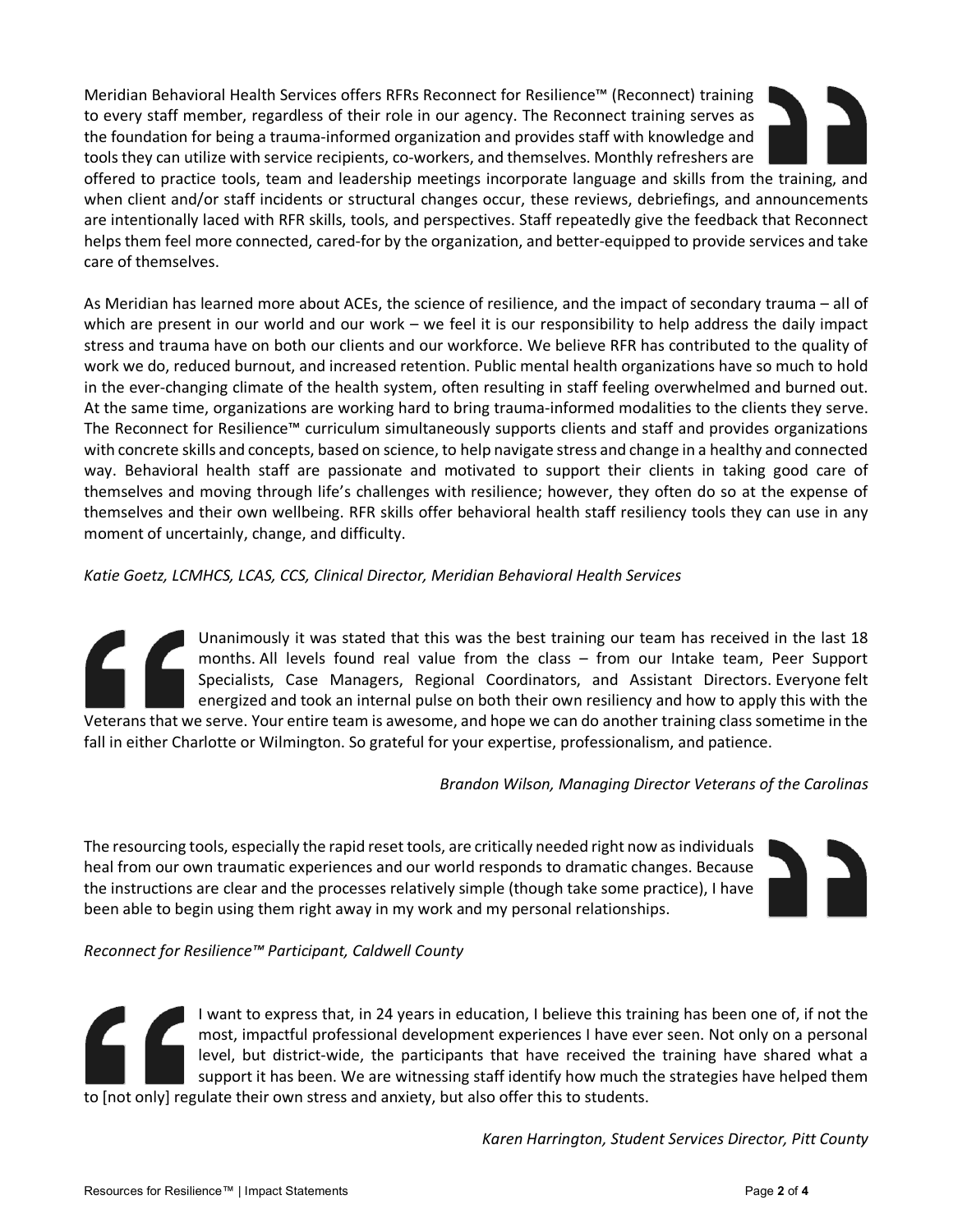RFR is an incredible organization. I thought the [Reconnect for Resilience™] training was outstanding. It was very powerful for me. It is one of the few, and maybe the only, trainings I've gone to where I learned skills, had a chance to practice them in the breakout groups, and then I used them the very next day with two different clients – with success. The [Covid-19] pandemic

has exacerbated my clients concerns/issues… and they got a lot out of the tools as well. Thank you and congratulations for having such a remarkable program!

*Blair Fielding, Licensed Marriage and Family Therapist, Buncombe County*

Trainers' expertise, ability to model, genuine belief in the material – and their authenticity, vulnerability, support. They MADE it what it was. I have taken other resiliency trainings that ignore the impact of generational trauma and systemic discrimination/oppression as a stressor. I REALLY appreciated this integration as we are nationally talking about these issues.

*Reconnect for Resilience™ Participant, Evergreen Charter School, Buncombe County*

As a member of the leadership team at a large, high-quality early learning center, I rely heavily on many tools and concepts I learned from facilitating the Reconnect training – most importantly, the knowledge of mirror neurons and co-regulation. The team I supervise works closely with teachers, families, and children who have experienced toxic stress. It is necessary for me to use tools to stay calm in order to support the work. I often feel like the co-regulator for Verner Center for Early

Learning!

*Laura Martin, Director of Child Development, Verner Center for Early Learning, Buncombe County*

Hearing others describe what is hard for them right now and watching them learn to reset by sharing their joys made me feel normal and helped me stay the course.

*Grandparent, Buncombe County*

The resiliency tools and the WEMAP process are excellent! I have already used them with my own children and am SO excited to continue to use them and become more comfortable with them moving forward. Also, our trainers were SO GOOD. They presented the information clearly and provided patient guidance while practicing. I've really learned a lot and appreciate this amazing toolkit of connection!



*Reconnect for Resilience™ Participant, NC Partnership for Children Grant* 



Taking a sip and noticing the temperature of the water brings me right back into the room! When I remember to use the Rapid Reset tools, I can meet the babies' needs throughout the day.

*Infant Room Teacher, Verner Center for Early Learning, Buncombe County*